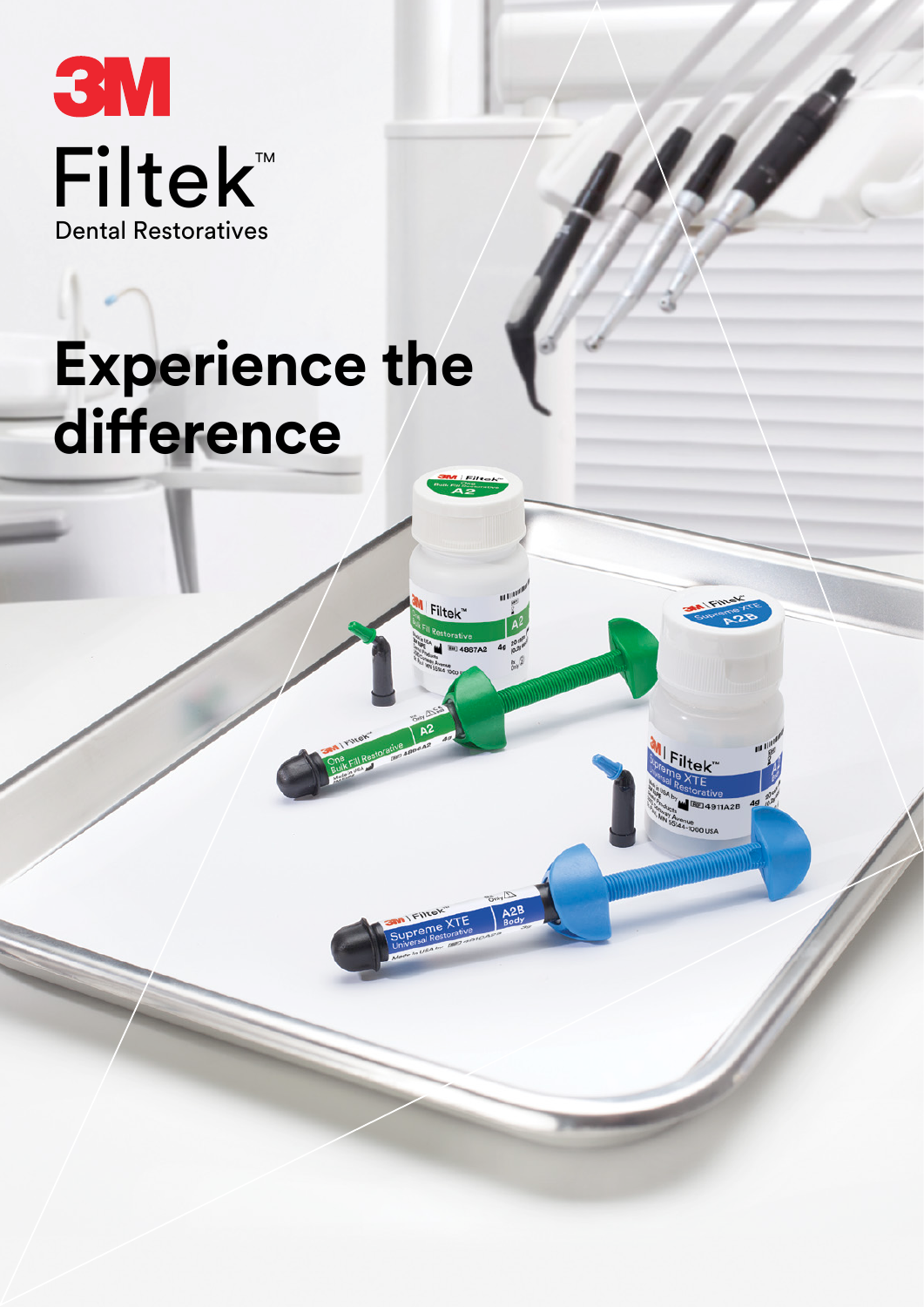# **That was then.**

Is it time to update from the composite you're using now?

## **3M™ Z100 MP Restorative**

## **3M™ Filtek™ Z250 Universal Restorative**



- Microhybrid to enable universal use
- Developed to overcome the esthetic challenges of traditional macrofills
- Overcomes the wear and strength challenges of microfills



- Microhybrid to enable universal use
- Improved resin system resulting in better handling
- Available in 12 shades

**In their day, microhybrids offered a significant improvement over older macrofills and microfills. Since then, 3M has raised the bar with our TRUE nanotechnology.**



**As the resin wears, large and unevenly sized filler particles are exposed. This creates a rough and uneven surface as they break away from the resin matrix.** 

**What does this mean for your restoration?**

- **Compromised esthetics**
- **Decreased polish retention**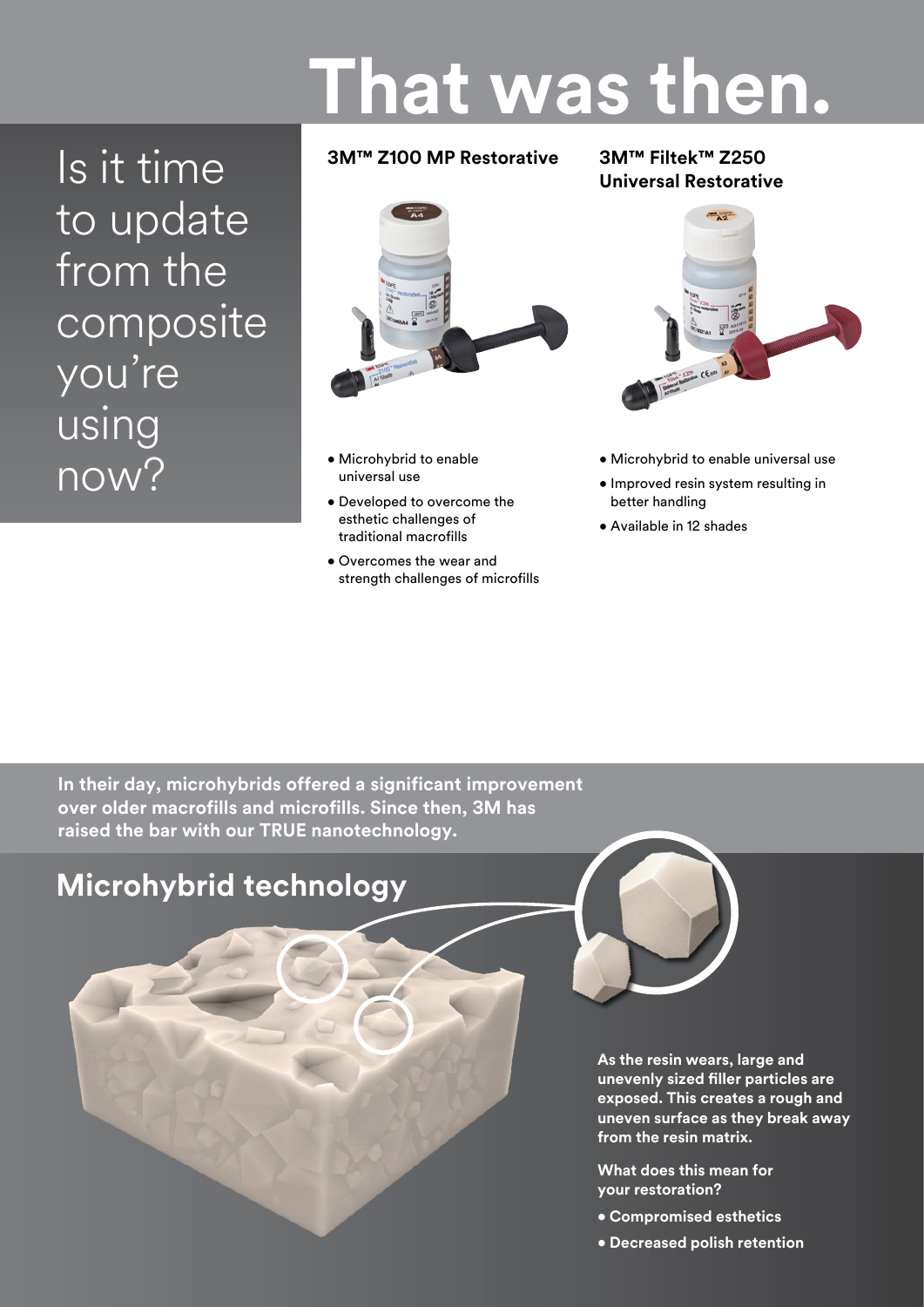# **This is now.**

# **3M™ Filtek™ Supreme XTE Universal Restorative**



## **Exceptional esthetics and outstanding strength**

- TRUE nanofiller technology enables unsurpassed esthetics and polish retention
- Over 600 million restorations globally\*
- Outstanding strength and esthetics for both anterior and posterior use
- Exceptional handling
- Excellent wear resistance
- Available in 36 shades, 4 opacities for exceptional esthetics

# **3M™ Filtek™ One Bulk Fill Restorative**



## **Simple, one-step bulk fill placement up to 5 mm**

- Two innovative monomers enable bulk filling by providing stress relief
- TRUE nanofiller technology for excellent strength and wear resistance
- Fast and easy posterior restorations
- One-step placement, no additional capping layer
- Increased opacity for improved esthetics
- Excellent handling

**The advancement of our TRUE nanofiller technology has resulted in a full line of restorative solutions that offer unsurpassed esthetics and simplicity.**

# **TRUE nanofiller technology**



**Nanoparticles are uniquely formed into nanoclusters. As these nanoclusters wear, they maintain a uniform and smooth surface.** 

**What does this mean for your restoration?**

- **Excellent esthetics**
- **Higher polish**
- **Improved polish retention**
- **Excellent wear resistance**